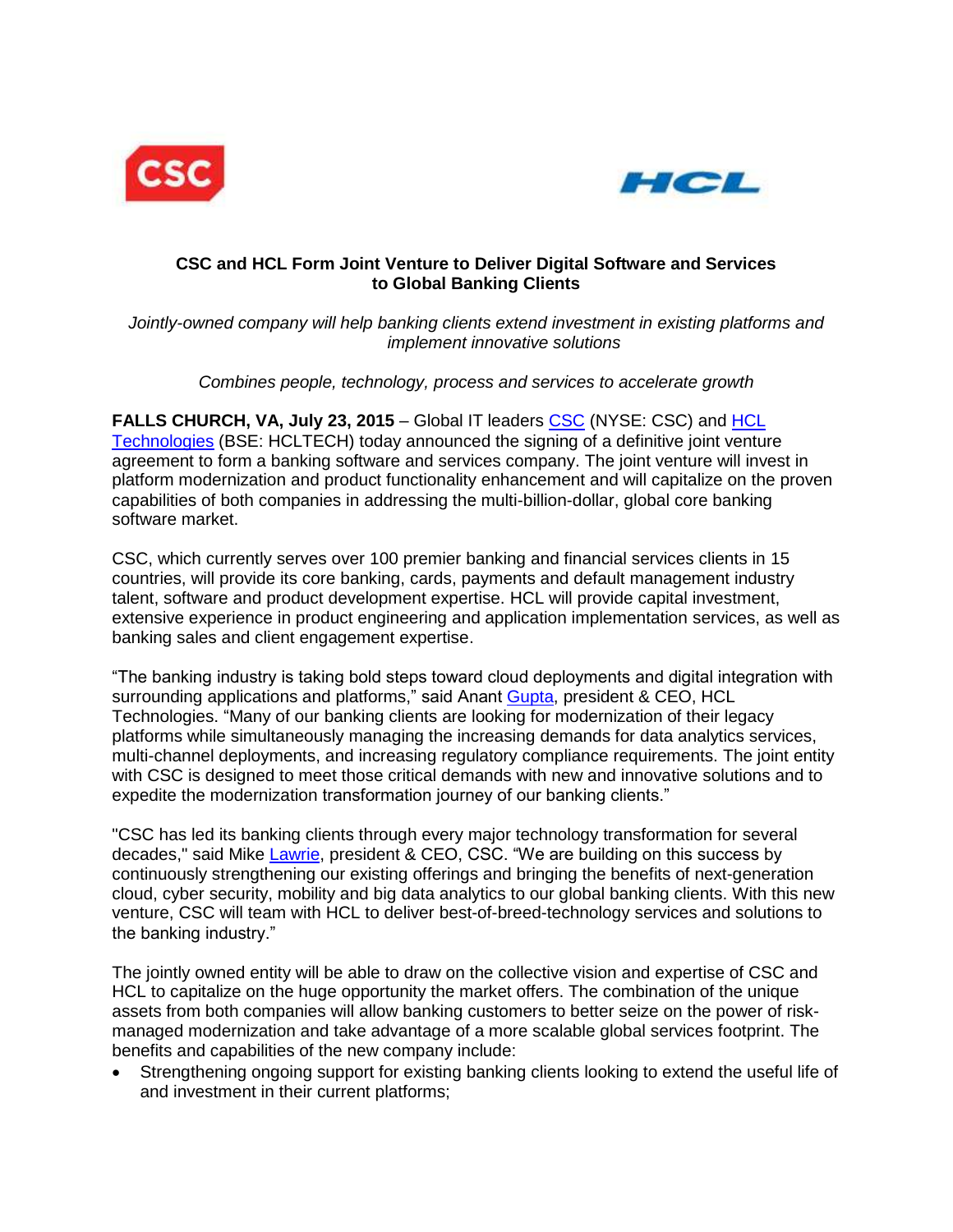- Reaffirming the commitment to enhance and expand CSC's core banking and cards platforms Hogan and CAMS into modernized end-to-end solutions under the Celeriti suite;
- Advancing digital banking transformation solutions in conjunction with other partners.

#### **CSC Banking and Capital Markets**

CSC is a global leader in specialized banking application software that addresses core banking, cards, payments and default management solutions. CSC's Banking Center of Excellence focuses on enhancing the performance of our flagship products such as [Hogan](http://www.csc.com/banking/offerings/11090/48573-hogan_systems) Core Banking, [CAMS II,](http://www.csc.com/banking/offerings/11090/48246-cams_ii_debit_card_system) [PTS](http://www.csc.com/banking/offerings/11090/121405-payments_transaction_system_pts) and [EarlyResolution](http://www.csc.com/banking/offerings/11090/121433-earlyresolution) and developing new solutions such as [Celeriti](http://www.csc.com/banking/offerings/121617/48569-celeriti_enterprise_banking_lending_software) banking, cards, payments and lending to improve business performance and manage the complexities in today's banking environment. CSC takes a pragmatic architecture-led approach to help design, deliver, and manage solutions that improve the spend ratio between "running the bank" and "changing the bank." To learn more about CSC banking and capital markets, click [here.](http://www.csc.com/banking/offerings/11090-banking_software)

#### **HCL's Expertise in Banking**

HCL is a leading provider of application, business process and infrastructure services to the Global Banking and Financial services (BFSI) sector. Revenues from BFSI comprise over 25% of HCL total revenues, [HCL BFSI](http://www.hcltech.com/financial-services) has been one of the fastest growing segments of HCL, and has consistently grown faster than its BFSI peers over the past several years. This marketleading growth is driven by a balanced set of services across the entire life cycle of the IT Support and development process. HCL has significant and enduring Global relationships with some of the leading institutions in the BFSI sector. This breadth of experience across the BFSI segment and the depth of expertise across the life cycle in IT services coupled with HCL's value-focused approach differentiates HCL from the rest.

## **About CSC**

Computer Sciences Corporation (CSC) is a global leader of next-generation information technology (IT) services and solutions. The Company's mission is to enable superior returns on our clients' technology investments through best-in-class industry solutions, domain expertise and global scale. CSC has approximately 70,000 employees and reported revenue of \$12.2 billion for the 12 months ended April 3, 2015. For more information, visit the company's website at [www.csc.com.](http://www.csc.com/)

All statements in this press release and in all future press releases that do not directly and exclusively relate to historical facts constitute "forward-looking statements." These statements represent the Company's intentions, plans, expectations and beliefs, and are subject to risks, uncertainties and other factors, many of which are outside the Company's control. These factors could cause actual results to differ materially from such forward-looking statements. For a written description of these factors, see the section titled "Risk Factors" in CSC's Form 10-K for the fiscal year ended April 3, 2015 and any updating information in subsequent SEC filings. The Company disclaims any intention or obligation to update these forward-looking statements whether as a result of subsequent event or otherwise, except as required by law.

#### **About HCL Technologies**

HCL Technologies is a leading global IT services company working with clients in the areas that impact and redefine the core of their businesses. Since its emergence on global landscape after its IPO in 1999, HCL has focused on 'transformational outsourcing', underlined by innovation and value creation, offering an integrated portfolio of services including software-led IT solutions, remote infrastructure management, engineering and R&D services and Business services. HCL leverages its extensive global offshore infrastructure and network of offices in 31 countries to provide holistic, multi-service delivery in key industry verticals including Financial